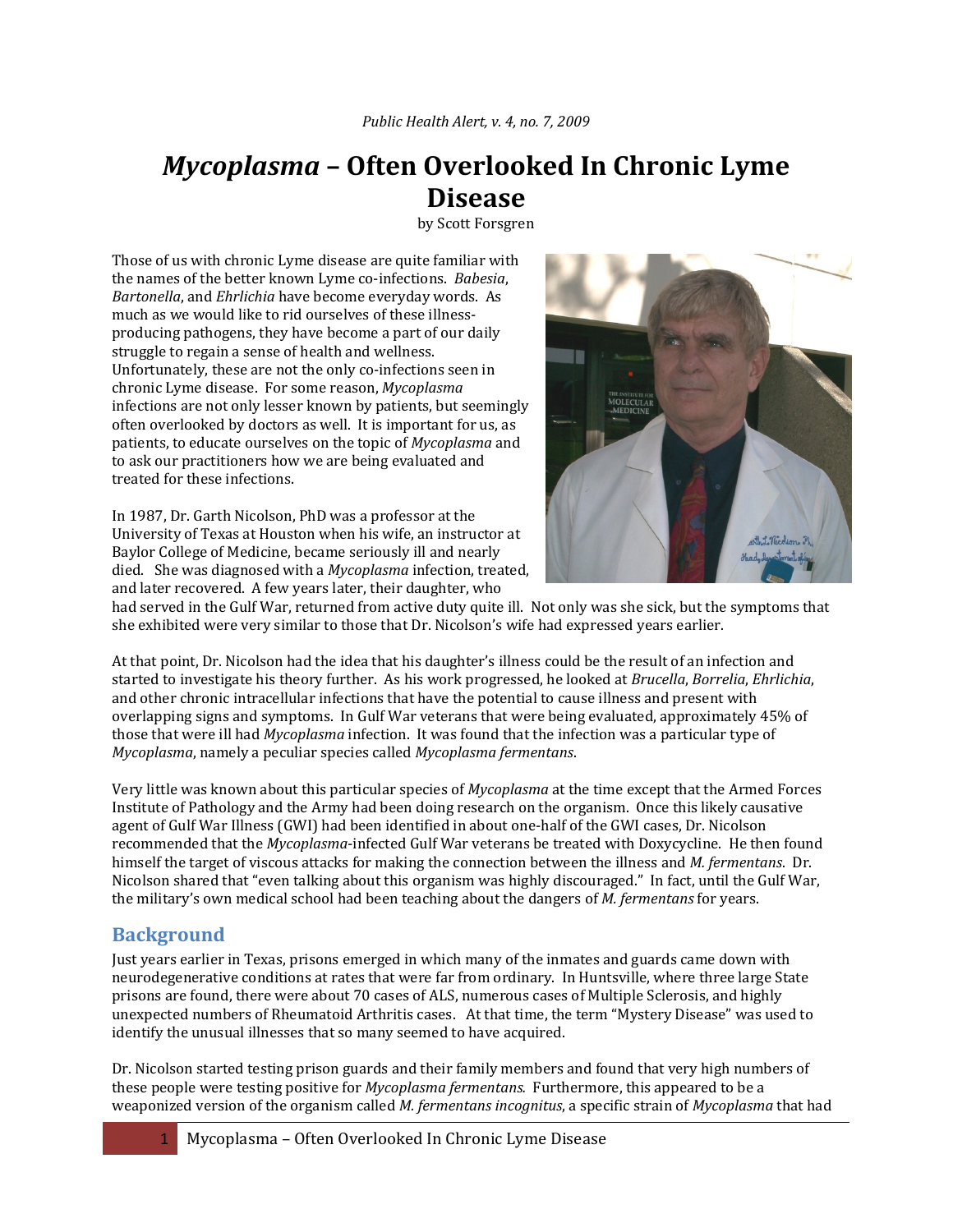been altered to cause more severe symptoms, to be more virulent, and to be more survivable than the naturally occurring *M. fermentans.* Dr. Nicolson believed that biological weapons experiments had been carried out on inmates in the Texas prison system for years in which humans had been used as guinea pigs.

As time progressed, these illnesses did not remain confined to the prisoners. Soon after the prisoners unknowingly became a part in these experiments, the prison guards became ill. Their illnesses gradually became those of their families. It was not long before these *Mycoplasma*‐based illnesses became a broader part of the surrounding Huntsville, Texas landscape.

The Texas prisoners that came down with Amyotrophic Lateral Sclerosis (ALS) later died. In the state of Texas at the time, the state law dictated that all prisoners that died were later to be autopsied at University of Texas at Galveston. However, that was not what was happening to the prisoners who had died as a result of this horrific experimentation according to Dr. Nicolson. Through one of his former students who at the time was responsible for the autopsy service at UT Galveston, Dr. Nicolson learned that none of the bodies had been sent there. Dr. Nicolson had discovered that at least six private autopsies a week were being performed on deceased prisoners at a US Army base. The bodies were then sent to a private crematory at a secret location in central Texas. Additionally, prisoner records were destroyed. All of this, according to Dr. Nicolson, violated state law.

Though much of the evidence of this experimentation had been destroyed, a document was found in the basement of an Austin building that was viewed as the "smoking gun". The document indicated that the Texas Prison Board, Baylor College of Medicine, and the Department of Defense were all a part of the experiments involving the Texas prisoners ‐ experiments that later resulted in the death of many of the inmates. According to Dr. Nicolson, some of the experiments used *Mycoplasma* while others utilized various "cocktails of microbial agents" such as *Mycoplasma*, *Brucella*, and DNA viruses such as *Parvovirus B19*. This project later become the topic of a book by Dr. Nicolson entitled *Project Day Lily.* 

Dr. Nicolson believes that *Mycoplasma fermentans* is a naturally occurring microbe. However, some of the strains that exist today have been weaponized. Dr. Nicolson's research found unusual genes in *M. fermentans incognitus* that were consistent with a weaponized form of the organism. Weaponzing of an organism is done in an attempt to make a germ more pathogenic, immunosuppressive, resistant to heat and dryness, and to increase its survival rate such that the germ could be used in various types of weapons. Genes which were part of the HIV‐1 envelope gene were found in these *Mycoplasma*. This means that the infection may not give someone HIV, but that it may result in some of the debilitating symptoms of the HIV disease. Indicators of a weaponized organism were evident in the prison guards in Huntsville as well as in military personnel that were likely exposed to the infections both through military vaccinations as well as through weapons used in the Gulf War.

*Mycoplasma* is the number one coinfection observed in Lyme disease patients

The unfortunate reality according to Dr. Nicolson is that "once these things get out, you can't put the genie back in the bottle". Once these germs have been released, they are airborne infections that slowly penetrate into the population. In the case of *Mycoplasma fermentans*, Dr. Nicolson believes that this is exactly what happened. It may be this weaponized form of *Mycoplasma* that has led to the significant increases in neurodegenerative and autoimmune diseases over the last several years. Those patients with weaponized strains of these organisms are generally very sick. They may experience 60-75 signs and symptoms and are even at risk of their diseases becoming fatal.

In looking at the source of infection in the Gulf War veterans who were contracting *Mycoplasma*, Dr. Nicolson suggests that vaccinations appear to be the most likely mechanism through which the veterans became infected. Many military personnel that later became ill were far from the battlefields or had received the vaccinations and were never deployed. However, biological weapons sprayers were known to have been deployed by the Iraqis in the Gulf War and were used to spray the sand in Iraq and Kuwait. Gerald

2 Mycoplasma – Often Overlooked In Chronic Lyme Disease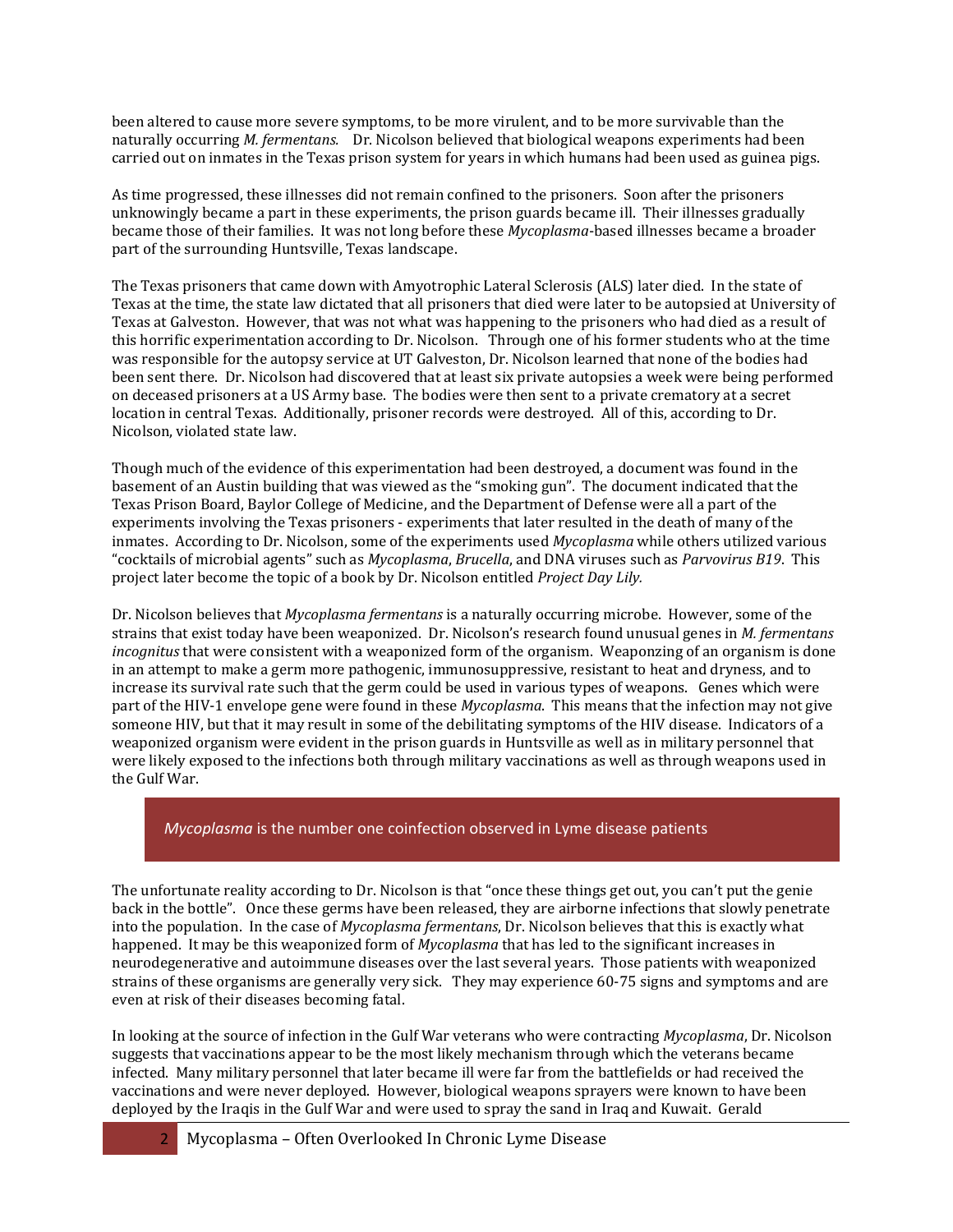Schumacher, a Special Forces colonel in charge of biological weapons detection, blew the whistle on this after he retired. During the Gulf War, his group was not allowed to deploy their biological weapons detectors which led to reports that no such weapons were detected or used.

The Iraqis received a great deal of assistance on biological warfare from the United States during the Iran‐ Iraq Conflict. Both chemical and biologic weapons were given to them from the United States. After the Gulf War, rather than taking inventory of these weapons, they were blown up. Dr. Nicolson indicates that some of his patients have taken videos standing next to crates with Hazardous Materials tags from the United States. In the same videos, the crates are opened and weapons are clearly striped as having originated from the United States and being both chemical and biological weapons.

There were clear indicators that Iraq had offensive weapons in their arsenal. In Kuwait, many people had become quite ill. It was estimated that 25% of the population after the Gulf War had signs and symptoms which matched the symptoms of those infected with weaponized *Mycoplasma*. There were also a number of other chemical exposures and thus, there was never a clear indicator as to whether or not the Iraqi illnesses were caused by biologic or chemical agents.

When asking Dr. Nicolson how much he personally has been harassed for bringing much of this information to light, he shared that it has been "a horrific time". After Dr. Nicolson exposed the Huntsville prison experiments, the University of Texas educational system attempted to fire him from his tenured and highly respected position. Dr. Nicolson shared that a tremendous amount of pressure was put on the University of Texas system to "shut him up and close his laboratory". He was threatened on an almost daily basis with closing his lab as he continued to do his research on *Mycoplasma*. This became a major subject in the book *Project Day Lily*. Fortunately, for many of us struggling with chronic illnesses, Dr. Nicolson's experience and knowledge continue to be a benefit in that we understand so much more than we otherwise would about this formidable foe called *Mycoplasma.* 

#### **Symptoms**

The signs and symptoms of *Mycoplasma* infection are highly variable and thus it is not uncommon for a diagnosis to be entirely missed. A partial list of symptoms includes chronic fatigue, joint pain, intermittent fevers, headaches, coughing, nausea, gastrointestinal problems, diarrhea, visual disturbances, memory loss, sleep disturbances, skin rashes, joint stiffness, depression, irritability, congestion, night sweats, loss of concentration, muscle spasms, nervousness, anxiety, chest pain, breathing irregularities, balance problems, light sensitivity, hair loss, problems with urination, congestive heart failure, blood pressure abnormalities, lymph node pain, chemical sensitivities, persistent coughing, eye pain, floaters in the eyes, and many others. On Dr. Nicolson's web site at [http://www.immed.org](http://www.immed.org/), a full list of signs and symptoms and an illness survey form can be found.

It doesn't take long to see that the symptoms of *Mycoplasma* infections are very similar to the symptoms of *Borrelia* infections in chronic Lyme disease. Dr. Nicolson has looked at some of the more common neurodegenerative diseases and the infections that are associated with each. *Mycoplasma* is commonly found in patients with ALS, Multiple Sclerosis, Autism, Chronic Fatigue Syndrome, Rheumatoid Arthritis, Chronic Asthma, Lyme disease, and many other chronic disease conditions.

| <b>Illness</b>                             | <b>Infections Commonly Observed</b>                                                              |
|--------------------------------------------|--------------------------------------------------------------------------------------------------|
| <b>Amyotrophic Lateral Sclerosis (ALS)</b> | Mycoplasma fermentans (and other species), Borrelia burgdorferi,<br>HHV6, Chlamydia pneumoniae   |
| <b>Multiple Sclerosis (MS)</b>             | Chlamydia pneumoniae, Mycoplasma species, Borrelia burgdorferi,<br>HHV6 and other Herpes viruses |
| <b>Alzheimer's Disease</b>                 | Chlamydia pneumoniae, Borrelia burgdorferi, HSV1 and other Herpes<br>viruses                     |
| <b>Parkinson's Disease</b>                 | Helicobacter pylori, coronavirus, Mycoplasma species                                             |
| <b>Autism Spectrum Disorders</b>           | Mycoplasma fermentans (and other species), Chlamydia pneumoniae,<br>HHV6, Borrelia burgdorferi   |
| <b>Chronic Fatigue Syndrome</b>            | Mycoplasma pneumoniae (and other species), Chlamydia pneumoniae,                                 |

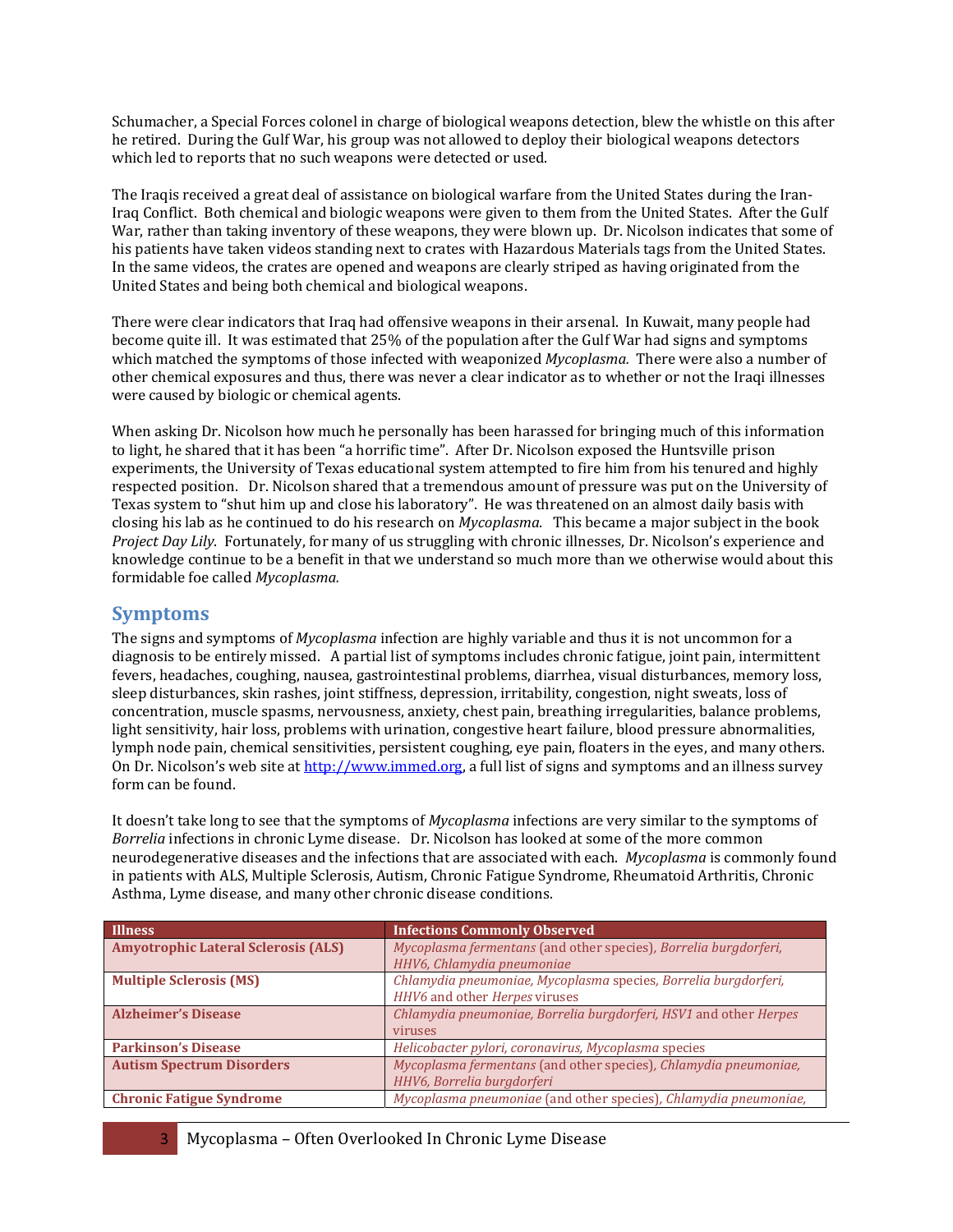|                     | Borrelia burgdorferi                                                                                                       |
|---------------------|----------------------------------------------------------------------------------------------------------------------------|
| <b>Lyme Disease</b> | Borrelia burgdorferi, Mycoplasma fermentans (and other species),<br>Babesia species, Bartonella species, Ehrlichia species |
|                     |                                                                                                                            |

Chronic illnesses and infections commonly observed in each according to the work of Dr. Garth Nicolson, PhD

#### **Characteristics**

*Mycoplasma* are pleomorphic bacteria which lack a cell wall and as a result, many antibiotics are not effective against this type of bacteria. There are over 100 known species of *Mycoplasma*, but only a half dozen or so are known to be pathogenic in humans*.* The pathogenic species are intracellular and must enter cells to survive. Once they are inside the cells, they are not recognized by the immune system and it is difficult to mount an effective response.

They stimulate reactive‐oxygen species (ROS) which damage cell membranes. They release toxins into the body. Infected cells can be stimulated to undergo programmed cell death which may result in ALS or other severe neurological presentations. 90% of ALS patients evaluated were found to have *Mycoplasma* infections, whereas *Mycoplasma* was found in 100% of ALS patients with Gulf War Syndrome, almost all of which were weaponized *M. fermentans incognitus*.

They are thought of as "borderline anaerobes" meaning that they generally prefer low oxygen environments. Dr. Nicolson has found that airline employees are much more susceptible to these types of infections and that symptoms worsen with frequent long flights at low oxygen tension. Nycoplasma also have some characteristics of viruses.

*Mycoplasma* tend to be slow growing infections and they are usually transmitted slowly. Dr. Nicolson states that "*Mycoplasma* can be sexually transmitted, but the infection is usually passed through far less intimate contact. *Mycoplasma* can be obtained through fluid exchange, and it is easily transmitted through the air." In Gulf War veterans, the first person besides the veteran to become ill was the spouse and later, other members of the household also became ill. Not everyone is equally susceptible to *Mycoplasma* infections, especially those with strong immune systems who can resist infection.

As already discussed, *Mycoplasma fermentans* produces numerous symptoms. Those infected are rarely found to be asymptomatic. In North America, *M. pneumoniae* is the most common *Mycoplasma* seen in various diseases. In Europe, *M. hominis* is far more prevalent and the incidence of *M. fermentans* is much lower than in North America.

The potential genetic factors involved in *Mycoplasma* illnesses are not known. Those with immune deficiencies and other illnesses, such as cancers and degenerative diseases, are at far greater risk of infection.

# **Prevalence**

In one study looking at *Mycoplasma* in patients with Chronic Fatigue Syndrome, Dr. Nicolson has observed some interesting patterns in his research. Generally, the majority of CFS patients have *Mycoplasma* infections. However, CFS patients infected with *Borrelia burgdorferi*, the punitive agent in Lyme disease, had an even higher overall *Mycoplasma* infection rate. **As many as 75% of Lyme disease patients appear to have** Mycoplasma infections, and yet *Mycoplasma* is often overlooked in the diagnosis and treatment of chronic Lyme disease, neurodegenerative diseases, and many other chronic illnesses lacking clear origins.

Even more startling was the finding that of that of the patients infected with *Borrelia,* over 50% of the patients had the *M. fermentans* infection. Approximately 23% carried *M. pneumoniae.* 

Chronic Fatigue patients that did not test positive for *Borrelia* had much more of a mixture of various species of *Mycoplasma*. Only 28% of the group not co‐infected with Lyme disease had the *M. fermentans* infection. In normal, healthy controls, only 1.7% were found to have *M. fermentans* and at a total *Mycoplasma* infection rate of 5% compared to the 75% group mentioned earlier.

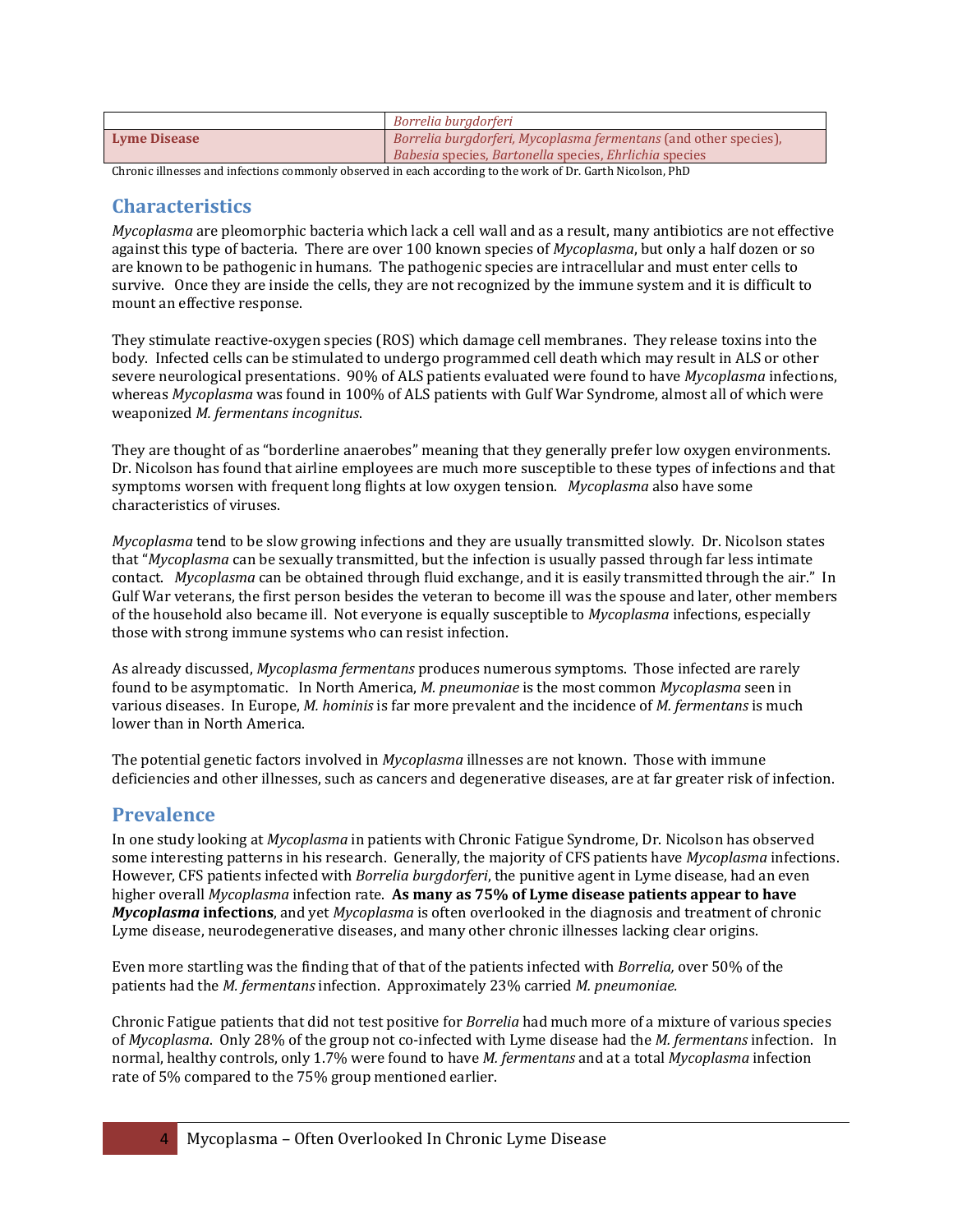Dr. Nicolson notes that these findings are consistent with the fact that it is the *Mycoplasma fermentans* species that is more often isolated in ticks collected from the environment. The same tick that serves as the vector for *orrelia burgdorferi* often also transmits *M. fermentans* simultaneously. Once a patient is multiply co‐ *B* infected, the duration and severity of their illness both increase.

In his experience, Dr. Nicolson has found that *Mycoplasma* **is the number one Lyme coinfection**. The rate of infection with *Mycoplasma* in patients with Lyme disease surpasses that of *Bartonella* (25‐40%) slightly and that of *Babesia* (8‐20%) significantly.

According to Dr. Nicolson, a healthy immune system can generally clear *M. pneumoniae* infections though will have a harder time eradicating *M. fermentans* on its own. Healthy people can often hold these infections in check - essentially having the infection but not expressing symptoms.



Incidence of Various Microbes in Patients with Lyme Disease – G. L. Nicolson

# **Testing**

Dr. Nicolson noted that *Mycoplasma* infections in chronic Lyme disease are often overlooked by most doctors because they simply don't test for it. He states that those that do test for it find a much higher number of infected patients. Dr. Richard Horowitz, MD in New York finds a high incidence of *M. fermentans* according to Dr. Nicolson.

Sadly, however, even if patients are tested for *Mycoplasma*, a similar problem exists here as the one that almost all Lyme doctors and patients are aware of – namely that reliable tests do not exist. Dr. Nicolson notes that once a laboratory gets a reliable test in place, the laboratory is often shutdown. There are only a few labs left that test for *Mycoplasma* as a result.

In testing ticks for various microbial species, Dr. Nicolson has found a very high incidence of *Mycoplasma fermentans*. However, other *Mycoplasma* species have also been found such as *M. pneumoniae* and *M. hominis.*  The incidence of these other species is far lower. "Far and away", it is the *M. fermentans* species that is seen in ticks, and this probably reflects the high incidence of *M. fermentans* coinfections in Lyme disease.

In terms of laboratory testing, Dr. Nicolson generally recommends Viral Immune Pathology, formerly known as RedLabs. He has found that the usefulness of any given lab in testing for *Mycoplasma* changes regularly. In the past, Dr. Nicolson used Medical Diagnostic Laboratories (MDL) for testing, but later he and other physicians found that the testing was no longer reliable. As a result, he no longer recommends MDL.

Dr. Nicolson finds that laboratories testing for *Mycoplasma* are highly scrutinized by federal agencies and that may affect the way the labs test and report this type of infection.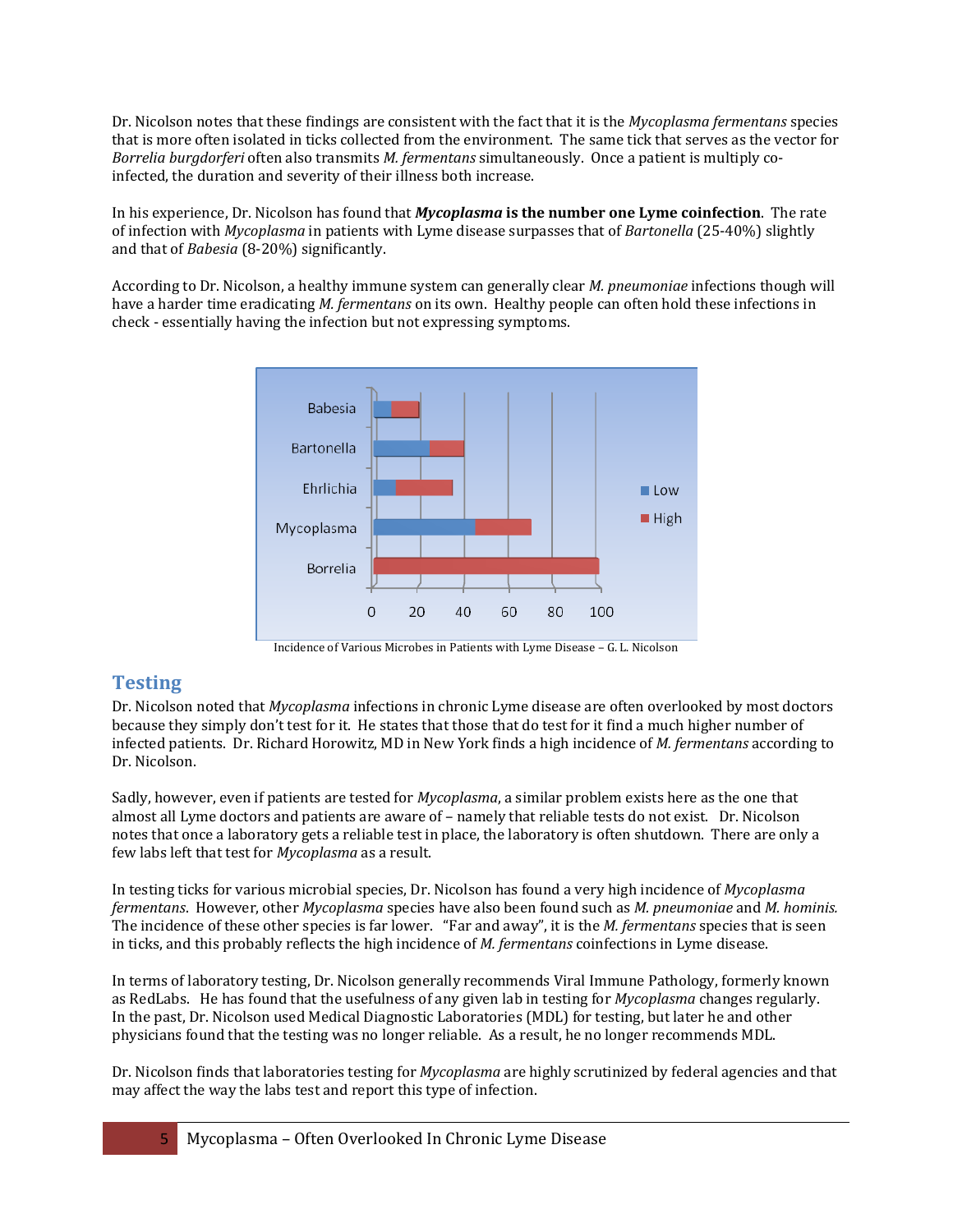#### **Autoimmunity**

Thomas McPherson Brown, MD studied *Mycoplasma* at the Rockefeller Institute just before World War II. He was able to isolate bacteria from the joint fluid of a person with autoimmune arthritis and believed that the infection could have been the trigger for her disease. At the time, the organisms were too small to identify precisely, but it was later determined to be *Mycoplasma.* 

Even then, Dr. Brown believed that *Mycoplasma* was very common and not easy to eradicate. He suggested using tetracycline drugs as an effective treatment for the disease. He later found that Doxycycline and Minocycline were effective at dealing with *Mycoplasma*. Though he garnered praise from his patients, he was generally regarded by the medical community as misguided and a trouble‐maker. He died in 1989 prior to being fully vindicated. Fortunately, his work was validated through an NIH-sponsored study called MIRA or "Minocycline in Rheumatoid Arthritis".

Due to many of the characteristics of *Mycoplasma,* they may be responsible for the triggering of numerous autoimmune responses. As *Mycoplasma* replicate within cells and are eventually released, they capture antigens from the surface of the host cell and incorporate these antigens into their own membranes. This makes it almost impossible for the body to tell the difference between good and bad, between human and microbe, or between us and them. As a result, the immune system may begin to respond to these antigens now incorporated into the cell walls of the bacteria and create a condition of self‐attack, or autoimmunity.

The microorganisms can produce mimicry antigens that mimic the natural host surface antigens and trigger an immune response to these antigens which may also result in autoimmune conditions through crossreactivity. Additionally, *Mycoplasma* may cause cell death of host cells through a process known as apoptosis or programmed cell death.

#### **Treatment**

Though various strains of *Mycoplasma* have their own unique characteristics and drug responses, treatment tends to be quite similar. The variations in the strains do not appear to be a factor in a successful treatment response.

Dr. Nicolson suggests that *invitro* differences have been found but that it is not possible to easily extrapolate these findings to an *invivo* environment. Various factors including drug targeting, drug clearance, and the ability for the drug to cross into various body compartments are important considerations in treatment that cannot be examined *invitro.* 

Dr. Nicolson believes that, like many other coinfections of Lyme disease, *Mycoplasma* cannot be fully eradicated, but that once infected, treatment becomes an ongoing "management approach". He notes that this is a commonly understood fact and that the same is true of other organisms such as *Chlamydia* and Borrelia. Mycoplasma have the ability to go into a quiescent phase in intracellular locations within the body. Once in these locations, neither antibiotics nor the immune system can effectively reach or kill the organisms.

Many people recover from *Mycoplasma* infections and are fine for years. They may later have an incident involving severe trauma or other significant life stressor and symptoms fully reappear within weeks to months.

Dr. Nicolson recommends that the physician adopt an initial 6-month course of treatment with no break followed by several 6‐week on, 2‐week off antibiotic cycles. Candidate antibiotics include: Doxycycline, Ciprofloxacin (Cipro), Azithromycin (Zithromax), Minocycline, or Clarithromycin (Biaxin). He notes that antibiotic combinations may be required if there is a limited response to single drug, and most patients require switching antibiotics at least once during their treatment. Some patients may find the addition of Flagyl to be a benefit to treatment.

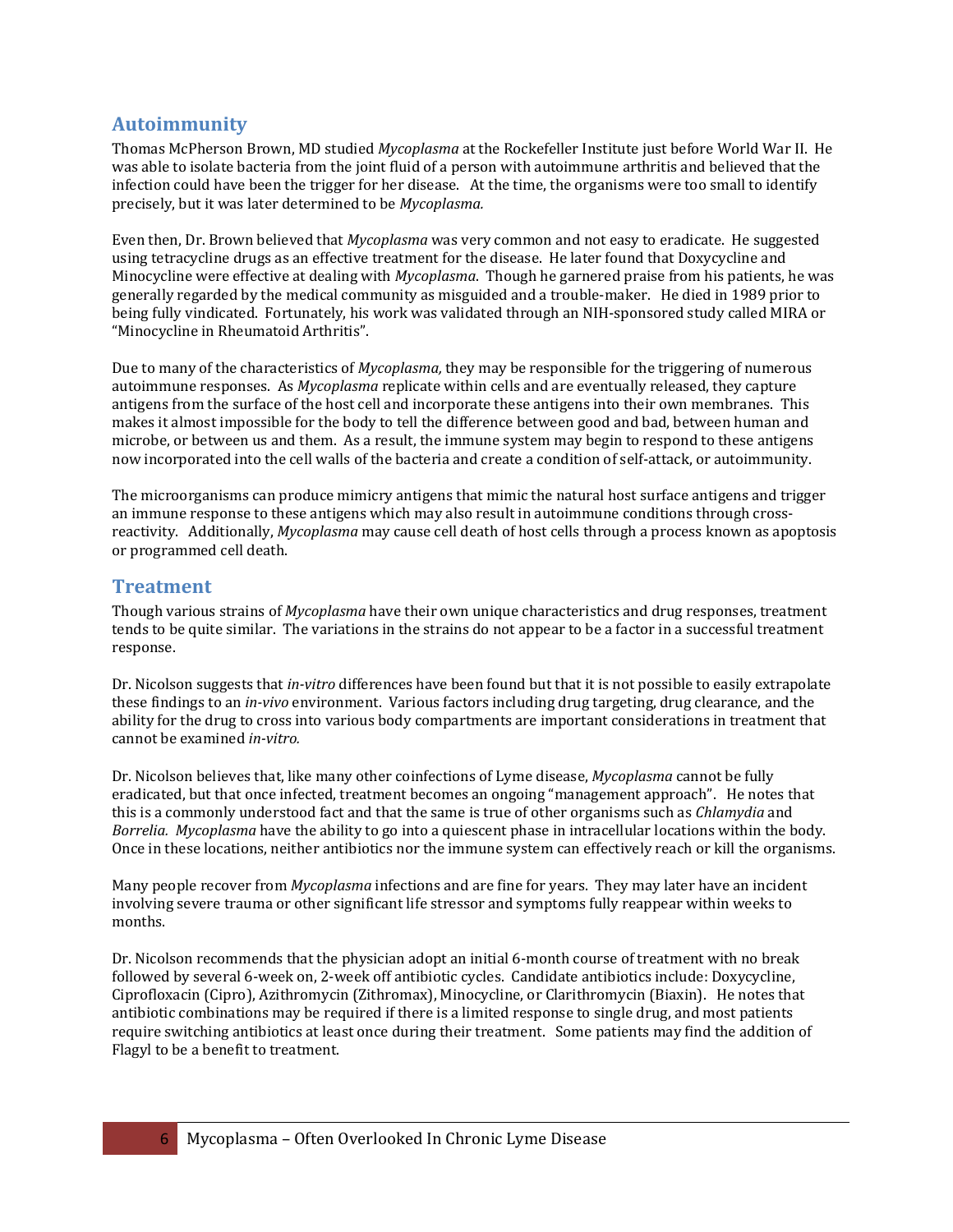In Gulf War patients, once effectively treated, the majority of patients recovered. For civilians, six months is the minimum recommended treatment length, and some patients require much longer treatment in order to recover.

Given that *Mycoplasma* have some characteristics of viruses, some physicians have suggested that Famvir or Ganciclovir may be added to the antibiotic therapy.

Herxheimer reactions do occur when treating *Mycoplasma* infections. To minimize this die-off effect where the patient generally feels much worse while on treatment, Dr. Nicolson advises using 50mg oral Benadryl taken 30 minutes before the antibiotics. He also finds that a strained blend of 1 whole lemon, 1 cup fruit juice, and 1 tablespoon of olive oil can be helpful.

Though Dr. Nicolson believes that antibiotics are the most effective approach to treating *Mycoplasma* infections, he has found some good natural options. In terms of natural approaches to treating *Mycoplasma,* Raintree Nutrition (http://www.rain-tree.com) has created several products that may be quite helpful for patients. These include Raintree Myco, Raintree A‐F, and Raintree Immune Support.

Dr. Nicolson has seen evidence that *Mycoplasma*‐specific transfer factors such as those from Chisholm Labs and others can be beneficial in some patients. He says that many natural options help in some patients, but that his experience has been that the antibiotic treatment results in the best outcomes. In many, recovery requires a push and pull between conventional and alternative treatments.



One of the hallmark signs of *Mycoplasma* infection is fatigue. The infections lead to oxidation in the body that leads to damage of the cell membranes. Oxidation accelerates the damage to the lipids in cell membranes which impacts mitochondrial function. This leads to less energy in the cell and ultimately to a fatiguing of the larger organism due to the fact that there is less energy to support necessary cellular functions.

In patients where fatigue is due to cell membrane damage, Dr. Nicolson has found NT Factor® to be highly beneficial. NT Factor® replaces the damaged lipids and helps to restore mitochondrial function. Often, fatigue then resolves or is reduced.

Dr. Nicolson has found that oxidative therapies such as ozone can be helpful in the fight against *Mycoplasma*. However, he notes that this is generally palliative and does not produce the same results as the antibiotic therapy in the long-term. He finds that the oxidative therapies "are generally more cytostatic than cytotoxic". Hyperbaric oxygen may be helpful but similarly does not appear to be a highly effective treatment in the longer‐term.

In other countries, IV drips with H2O2 (hydrogen peroxide) have been used with some benefit, but Dr. Nicolson notes that these therapies, while potentially effective, are highly dangerous and not advised.

In the realm of frequency medicine and Rife therapy, Dr. Nicolson believes that the frequencies that could be used to address *Mycoplasma* are too similar to normal cellular frequencies. Thus, he is not certain that Rife therapy is an effective way to approach the problem.

In the nutritional realm, Dr. Nicolson finds that many patients with chronic infections are immunosuppressed and that proper nutrition is vital. He cautions against smoking and drinking. He suggests avoidance of sugars trans‐fats, and allergenic foods. He advises patients to increase their fruits, vegetables, and whole grains. Some dietary winners in supporting the immune system include cruciferous vegetables, soluble fiber-based foods such as prunes and bran, wheat germ, yogurt, fish, and whole grains.

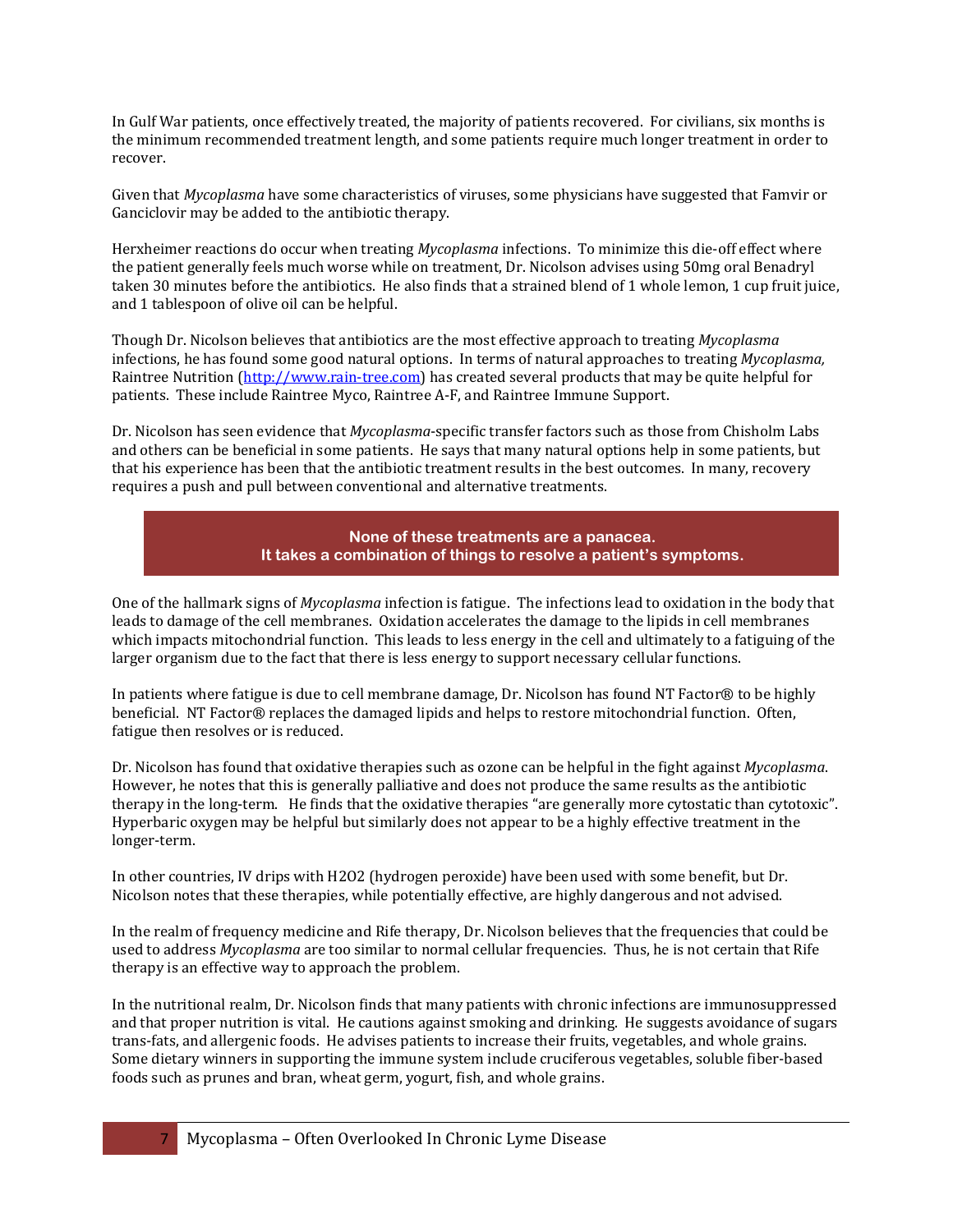Patients are often depleted in key vitamins and minerals. Supplementation with B-Complex, Vitamin C, Vitamin E, and CoQ‐10 are often beneficial. Minerals are often necessary. Dr. Nicolson notes, however, that many people have poor absorption and may require sublingual or injectable forms of these nutrients. Amino acids, flax seed, and fish oils can provide additional support, but the best nutrition for cell membranes is NT Factor®.

Many patients with chronic illnesses have a toxic body burden of heavy metals such as mercury, lead, cadmium, and aluminum. Hair, stool, and urine testing is available through labs like Doctor's Data ([http://www.doctorsdata.com\)](http://www.doctorsdata.com/) and Genova Diagnostics [\(http://www.gdx.net](http://www.gdx.net/)[\). Dr. Nicolson has see](http://www.detoxamin.com/)n reports of positive results with EDTA chelation suppositories from Detoxamin (http://www.detoxamin.com) and oral chelators from Longevity Plus (http://www.longevityplus.com).

For patients using antibiotics, beneficial gut flora is often depressed. Supplementation with a high quality probiotic is important, but probiotics have to be taken two hours or longer after taking antibiotics. Natural immune support can be helpful in the form of whey proteins, transfer factors, or immune-support products such as Beyond Immuni‐T from Longevity Plus.

#### **Biolfims**

Dr. Nicolson believes that biofilms are a factor in successfully treating *Mycoplasma* infections. In cases that are refractory to antibiotics, biofilms are likely a major factor.

In men with chronic refractory prostatitis which is infection-based, one often cannot be treated effectively with antibiotics. However, when Detoxamin (EDTA) or other agents to address the biofilms are used, it then becomes possible to treat these infections with tetracyclines. Patients quickly show functional increases and decreases in pain other symptoms.

# **Summary**

In chronic Lyme disease, it is often difficult to know which infections are actually responsible for the persistence of illness. However, in general terms, chronic intracellular infections that change the metabolism of cells and suppress mitochondrial and other functions will lead to patients remaining in a chronically ill state. Dr. Nicolson believes that these infections must be aggressively treated. "Similar to chronic Lyme disease, the current CDC or IDSA recommendations for short-term treatment of chronic infections are simply inadequate," he says.

Dr. Nicolson has found that there is a hierarchy of symptoms that resolve relatively quickly and those that resolve more slowly when treating *Mycoplasma*. Gut‐associated phenomenon such as Irritable Bowel Syndrome (IBS) often resolve quickly. Other systemic signs and symptoms can resolve in an intermediate period of time from many weeks to many months. Symptoms associated with the central and peripheral nervous systems such as neuropathy and pain often resolve much more slowly. Skin sensitivity and burning sensations may take much longer to resolve. *Mycoplasma* infections do invade nerves, and nerve-related symptoms are among the more difficult to resolve.

Dr. Nicolson states "We keep seeing the suppression of information on *Mycoplasma* and similar intracellular bacterial infections. The world of *Mycoplasma* parallels the world of chronic Lyme disease in terms of the politics involved. Physicians are being persecuted by their medical boards as a result of bad information. It is important for us to do everything within our power to get rid of harmful, erroneous information about these diseases. Both *Mycoplasma* and *Borrelia* have been manipulated for biological weapons purposes and as a result, both are politically incorrect to discuss, work on, or do anything about. Until this changes, we won't see any real progress."

#### **Resources**

Professor Garth L. Nicolson is the President, Chief Scientific Officer and Research Professor at the Institute for Molecular Medicine in Huntington Beach, California. Born in 1943 in Los Angeles, Dr. Nicolson received his B.S. in Chemistry from University of California at Los Angeles in 1965 and his Ph.D. in Biochemistry and Cell

8 Mycoplasma – Often Overlooked In Chronic Lyme Disease